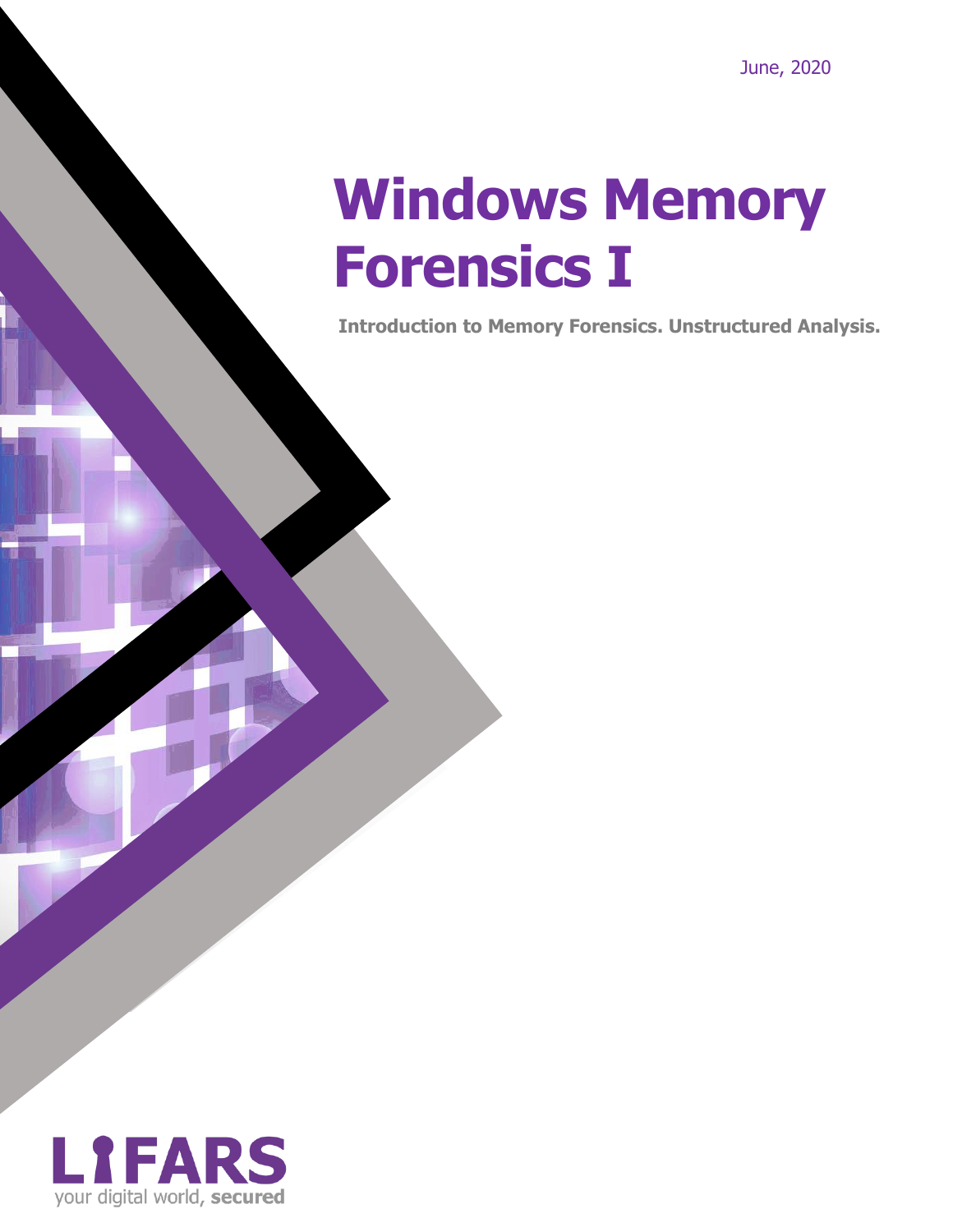### **Contents**

 $\sqrt{\frac{2}{\pi}}$ 

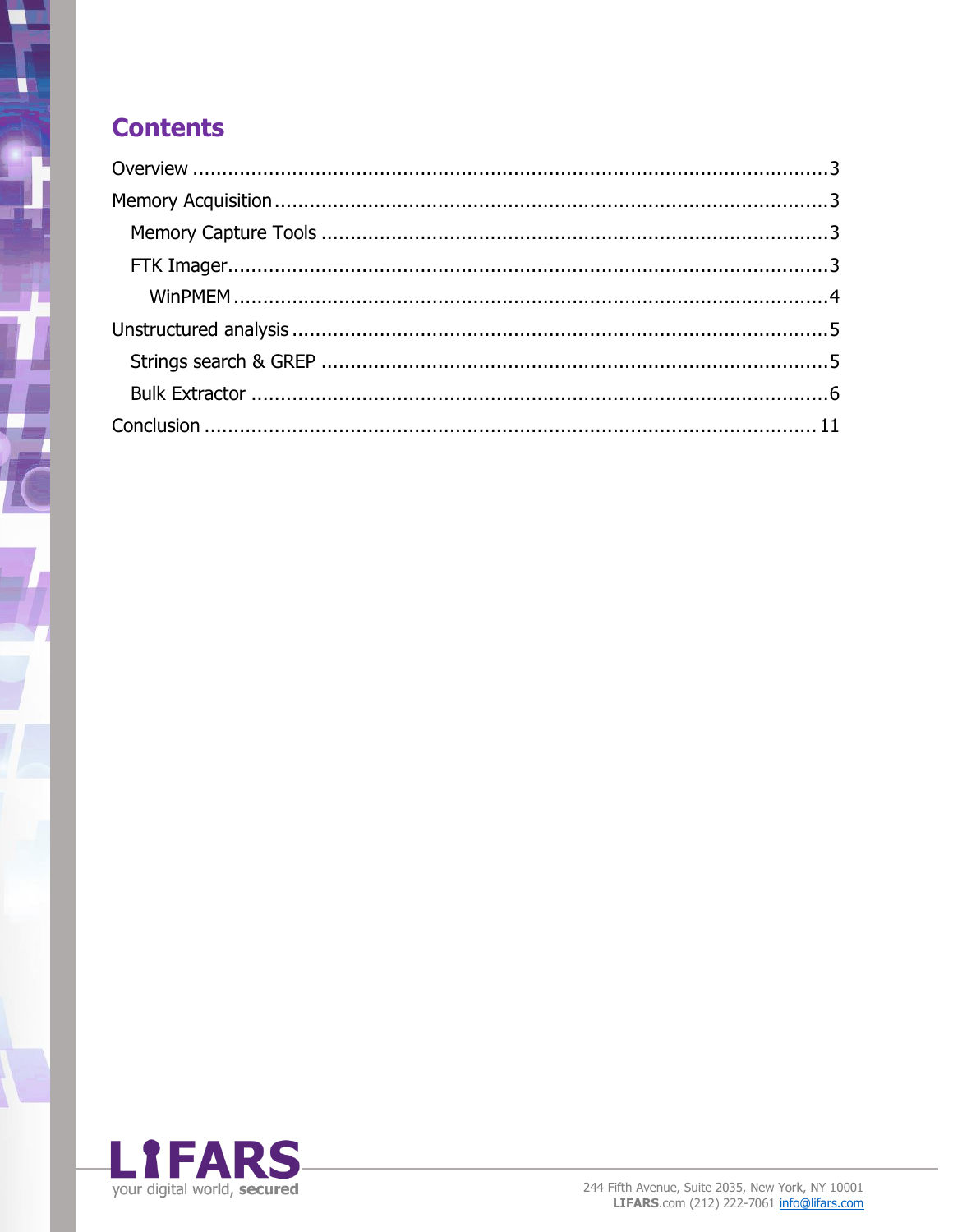### **OVERVIEW**

<span id="page-2-0"></span>Memory forensics has been a crucial part of an investigation process for some time now. RAM can provide – and provides – invaluable information on what is happening on the system at any given moment. It is also able to reveal traces of activity that has already taken place, leaving a trail of breadcrumbs behind – in memory. In this series we will introduce the process of memory analysis – from acquiring a sample of RAM to extracting juicy data and interpretation of contained information.

## <span id="page-2-1"></span>**MEMORY ACQUISITION**

#### <span id="page-2-2"></span>**MEMORY CAPTURE TOOLS**

Before we can even think about memory analysis, we need to figure out a way to obtain an image of RAM. There are several tools available to us that allow for the RAM capture. An important thing to remember is that any tool we choose will leave a trace on the system we are investigating, which is why we never install any memory acquisition tool on the source system (if not absolutely necessary for some reason). Be sure to document your steps so that in the case of a lawsuit, acquired evidence may be accepted in the court of law and the entire investigation process would not be disputable.

#### <span id="page-2-3"></span>**FTK IMAGER**

Access Data FTK Imager is a well-known forensic tool. Besides allowing an investigator to mount and image physical disk or logical partition, create a custom content image or export specified files from evidence, it allows us to capture memory from a running system. This tool must be run with privileges of the local Administrator. Using a portable version of FTK Imager running from a USB stick, we create the RAM image by selecting "Capture Memory" from the top-left dropdown menu. Do not copy your FTK Imager executable files onto the machine that is being investigated.

Including pagefile can be beneficial to our investigation as this file contains memory sections that have been "paged out" to the disk. Although it lacks structured data like (kernel) memory structures contained in RAM image, pagefile can provide valuable information about "raw" data present in the memory. For example, the IP address of a C2 server or malicious domain names found in pagefile.sys which can give us a clue about adversary activities happening on the system, even if it does not give us precise context.

The output format from FTK Imager is by default ".mem". If desired, we can choose to store memory in .ad1 format. The default format works well with most of the memory parsing and analysis tools, including the ones discussed in this series: Rekall and Volatility.

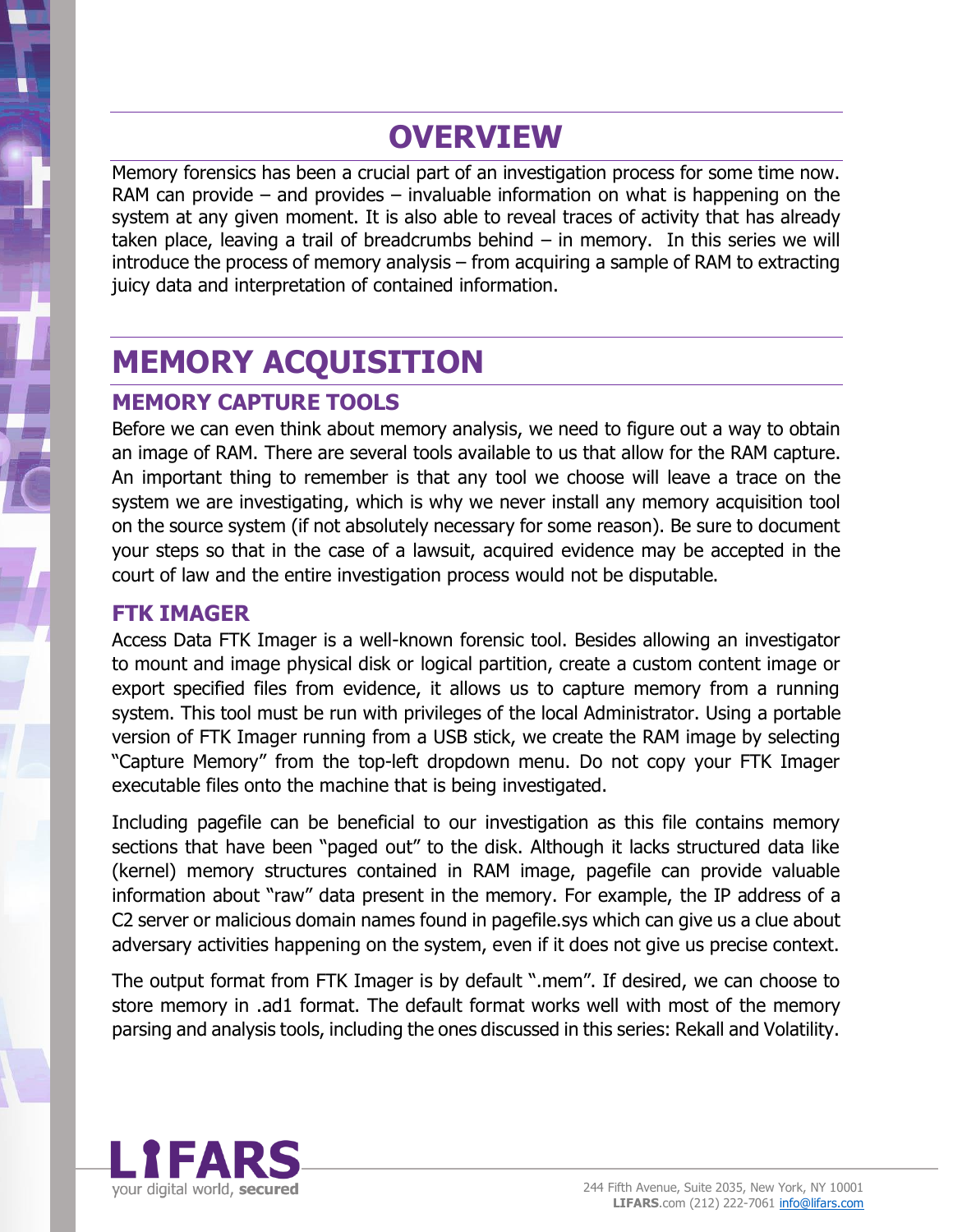When selecting the location to write the output capture to, remember that we must not point it to the device we are imaging. Configure FTK Imager to store the resulting image on an attached external media, brought in by an examiner.

| 42 AccessData FTK Imager 4.2.0.13                      |                            |           |            |                                  |  |  | $\sigma$ | $\overline{\mathsf{x}}$ |
|--------------------------------------------------------|----------------------------|-----------|------------|----------------------------------|--|--|----------|-------------------------|
| File View Mode Help                                    |                            |           |            |                                  |  |  |          |                         |
| Add Evidence Item                                      | . 12556 <mark>+</mark> 880 |           |            |                                  |  |  |          |                         |
| Add All Attached Devices                               |                            |           |            |                                  |  |  |          |                         |
| <b>Q</b> Image Mounting                                |                            | Size Type | Date Modif |                                  |  |  |          |                         |
| Remove Evidence Item<br>Remove All Evidence Items      |                            |           |            |                                  |  |  |          |                         |
| Create Disk Image                                      |                            |           |            |                                  |  |  |          |                         |
| E Export Disk Image                                    |                            |           |            |                                  |  |  |          |                         |
| El Export Logical Image (AD1)                          |                            |           |            |                                  |  |  |          |                         |
| Add to Custom Content Image (AD1)                      |                            |           |            |                                  |  |  |          |                         |
| Create Custom Content Image (AD1)                      |                            |           |            |                                  |  |  |          |                         |
| Decrypt AD1 image                                      |                            |           |            |                                  |  |  |          |                         |
| Verify Drive/Image                                     |                            |           |            |                                  |  |  |          |                         |
| Capture Memory                                         |                            |           |            |                                  |  |  |          |                         |
| <b>D</b> Obtain Protected Files                        |                            |           |            |                                  |  |  |          |                         |
| <sup>9</sup> Detect EFS Encryption                     |                            |           |            |                                  |  |  |          |                         |
| Export Files                                           |                            |           |            |                                  |  |  |          |                         |
| E Export File Hash List                                |                            |           |            |                                  |  |  |          |                         |
| Export Directory Listing                               |                            |           |            |                                  |  |  |          |                         |
| Exit                                                   |                            |           |            |                                  |  |  |          |                         |
| <b>Custom Content Sources</b>                          |                            |           |            |                                  |  |  |          |                         |
| Evidence:File System Path File<br>Options<br>$\langle$ |                            |           |            |                                  |  |  |          |                         |
| New Edit Remove Remove All Create Image                |                            |           |            |                                  |  |  |          |                         |
| Properties   Hex Value In Custom Con                   |                            |           |            |                                  |  |  |          |                         |
| Capture Memory                                         |                            |           |            |                                  |  |  |          | NUM                     |
| <b>Memory Capture</b>                                  |                            |           |            | Figure 1: FTK Imager<br>$\times$ |  |  |          |                         |
| Destination path:                                      |                            |           |            |                                  |  |  |          |                         |
|                                                        |                            |           |            | Browse                           |  |  |          |                         |
| Destination filename:<br>memdump.mem                   |                            |           |            |                                  |  |  |          |                         |
|                                                        |                            |           |            |                                  |  |  |          |                         |
| $\boxed{\smile}$ Include pagefile                      |                            |           |            |                                  |  |  |          |                         |
| pagefile.sys                                           |                            |           |            |                                  |  |  |          |                         |
| Create AD1 file                                        |                            |           |            |                                  |  |  |          |                         |
| memcapture.ad1                                         |                            |           |            |                                  |  |  |          |                         |
| Capture Memory                                         |                            |           | Cancel     |                                  |  |  |          |                         |

Figure 2: FTK Imager - Memory Capture Dialog

#### <span id="page-3-0"></span>**WINPMEM**

WinPMEM is another well-known tool used for obtaining memory images from Windows systems. It is an easy-to-use command line program which, by default, stores the resulting memory image in AFF4 format. AFF4 is an open-source standard which is

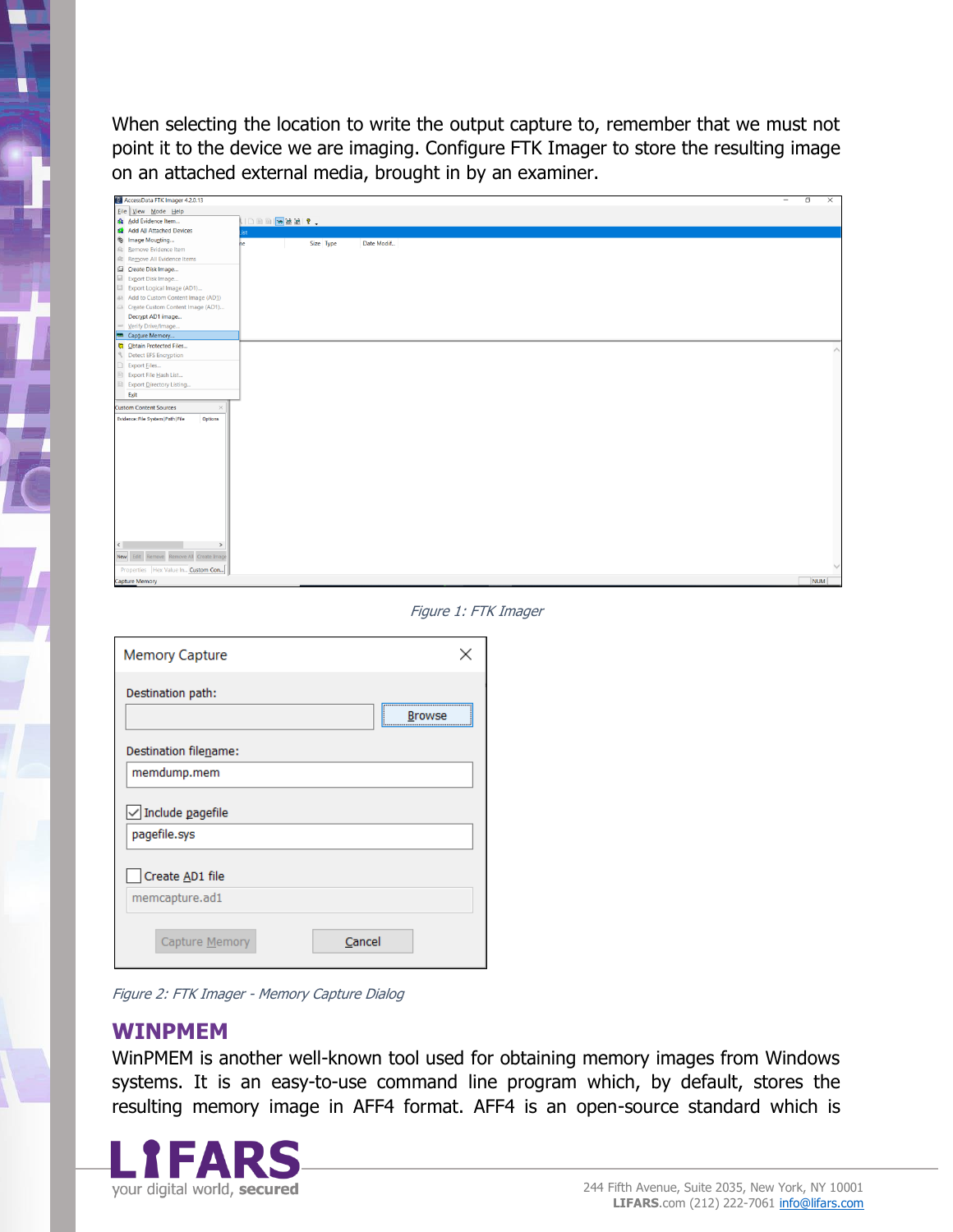designed to store multiple types of data – including disk and RAM images. For subsequent analysis we may need to extract raw memory from acquired AFF4 files. WinPMEM allows for such extraction, as well as Volatility's and Rekall's imagecopy plugins.

```
winpmem v3.3.rc3.exe -o E:\memdump.aff4
winpmem_v3.3.rc3.exe E:\ memdump.aff4 -ExtractPhysicalMemory -o 
E:\memdump.raw
```
Capture memory in raw format:

winpmem v3.3.rc3.exe --format raw -o E:\memdump.raw

### **UNSTRUCTURED ANALYSIS**

<span id="page-4-0"></span>Runtime information about a live system is stored in the computer's memory in a structured way. Kernel structures have a defined format and store data about running processes, handles, DLLs, other information that is stored about drivers, console content, network packets etc. But what if we are not overly concerned in all the information the operating system needs to keep the system up and living? What if we focus on some clue itself, not on the context surrounding it? If that were to be the case, unstructured analysis then comes into place.

#### <span id="page-4-1"></span>**STRINGS SEARCH & GREP**

Strings is a well-known tool pre-installed on most Linux/UNIX-based OS. Strings searches through the content of a disk/directory/file and prints character arrays that appear to be (human readable) strings. As basic as it is, strings is a powerful tool to search for malicious domain names, IP or email addresses, filenames, contacts etc.

By default, strings outputs sequences of 4+ characters in length, formatted as 8-bit ASCII chars. Using switches, we can override default settings and search for big  $(-e b)$  and little  $(-e)$  endian Unicode strings with a minimal length of our choice  $(-n XX)$ . Another hack to remember is printing the offset within the file where the string was found. For decimal or hexadecimal offsets, use  $-td$  or  $-tx$ , respectively. Finally, the  $-ts$  switch comes in handy in case we need to perform a string search on a folder or disk image: it will include a filename where the string was found into the output.

In most cases, strings output becomes quite lengthy. Consider redirecting the output into a file or piping it to the *less* command. When looking for a specific string or pattern, we can use GREP/EGREP for postprocessing. GREP scans a file and prints out any matching strings. Use  $-i$  option to make the search case-insensitive, or  $-i$  to show only lines that do not match the specified term. You should consult GREP's man page before using it to reveal the true power of this tool. EGREP, or Extended GREP, supports extended regular expressions search. Finally, AGREP a.k.a. Approximate GREP, allows for using various

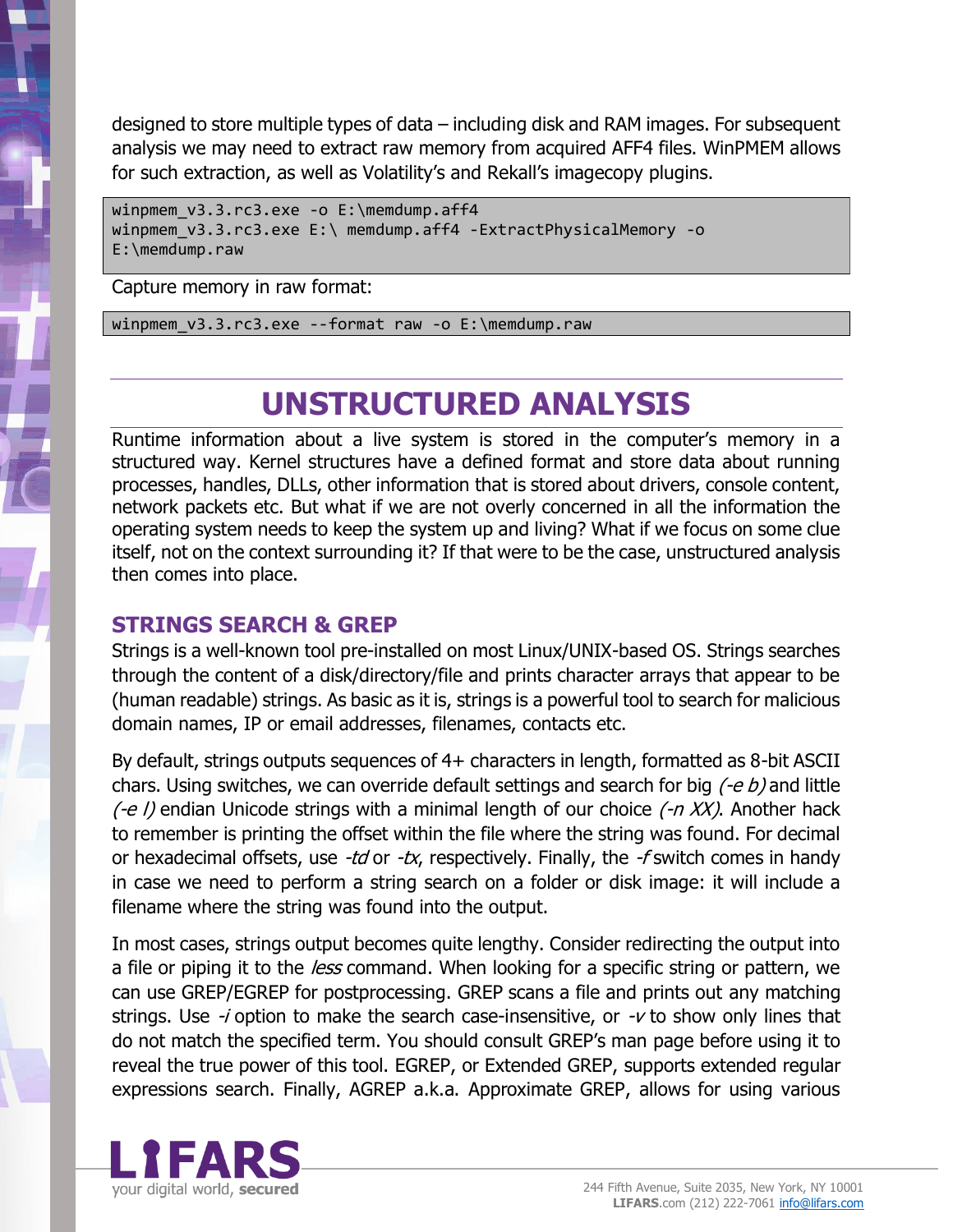queries, arbitrary wildcards, regular expressions – virtually everything that can be used with GREP, but more general. (Note that tools are not fully compatible.) The processing of AGREP is usually faster, compared to the same query performed by GREP. Additionally, AGREP has several built-in searching algorithms. Also, for processing each query, it will select the best-suited to complete the task.

Of course, GREP can be used not only to scan STRINGS output, but to scan an entire process's memory or any file or directory. However, if the file's encoding is different from ASCII, GREP will need some tweaks to fully cooperate with you  $\odot$ .

#### <span id="page-5-0"></span>**BULK EXTRACTOR**

To go beyond the basic strings search and filtering, we will need a more sophisticated instrument. Bulk Extractor is a powerful tool which scans through the file or image (not limited to memory dump, crash dump or hibernation file) without parsing the filesystem structure. The output consists of so-called feature files with data extracted. These features include MAC and IP addresses, domain names, phone numbers, e-mail addresses, websites visited and even network packets that were in memory at the time of acquisition. When multiple of these information types are collected, histograms become populated. Histograms can be of great use: for example, we can infer that the most frequently hit MAC addresses and the topmost used email account belong to the device being investigated and to the nearest network switch/access point.

Bulk Extractor does not run every scanner by default. Scanners can by disabled or enabled to address specific requirements of the ongoing investigation. For example, information scanners such as Outlook and Facebook need to be directly invoked.

One of BulkExtractor's useful features, although not run by default, is the wordlist scanner. It works similarly to STRINGS – it looks for character arrays and saves them to the output feature file. Carving features include jpeg, rar or zip extraction, as well as previously mentioned network packets. The latter allows an investigator to open pcap files in Wireshark and look at network communication – note that packets will not have timestamps included. This is quite logical – packets themselves do not carry any such information; timestamps are added by packet capturing tools when speaking about realtime network monitoring. If Bulk Extractor carves for packets in memory, no timestamp can be present or reasonably added.

Bulk Extractor comes with a graphical interface, BEViewer, to view results. After opening a XML file with the report, the investigator can go through any extracted data listed in the left pane. The middle region shows the precise location of the scanned file where the data were found. On the right side of the window, data are shown in context, in a hexadecimal view.

Not every piece of data is shown in BEViewer. For example, a pcap file is present in the output folder, but cannot be investigated in the GUI, with the same applying to MFT,

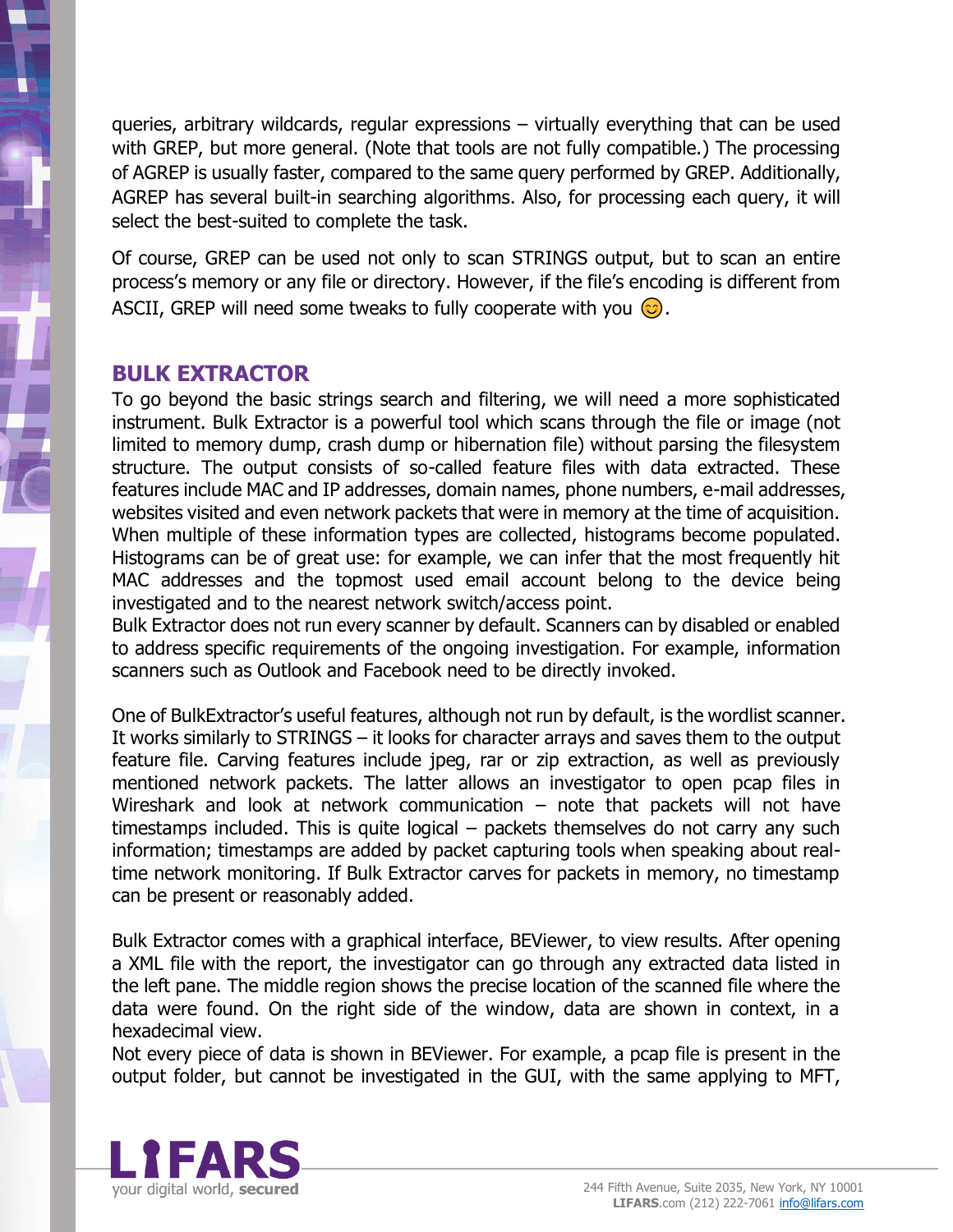INDX or LogFile: these NTFS filesystem files (or their parts currently present in memory) are carved from memory and stored for further analysis, performed by the investigator.

Before we proceed, let us speak a bit about an image that we are about to analyze. It was captured from a system infected by malware known as Khalesi, which has been a part of the Kpot campaign. It exhibits multiple standard malware behaviors, such as network communication with C2 server, creating persistence via scheduled tasks, Run registry key, multiple files dropped on the disk etc. However, as it employs several checks to ensure that the sample is not being debugged/analyzed on a Virtual machine, it eventually crashed, so not all actions were performed and thus cannot be deeply analyzed. VT analysis:

[https://www.virustotal.com/gui/file/4e87a0794bf73d06ac1ce4a37e33eb832ff4c89fb9e4](https://www.virustotal.com/gui/file/4e87a0794bf73d06ac1ce4a37e33eb832ff4c89fb9e4266490c7cef9229d27a7/behavior/Dr.Web%20vxCube) [266490c7cef9229d27a7/behavior/Dr.Web%20vxCube](https://www.virustotal.com/gui/file/4e87a0794bf73d06ac1ce4a37e33eb832ff4c89fb9e4266490c7cef9229d27a7/behavior/Dr.Web%20vxCube)

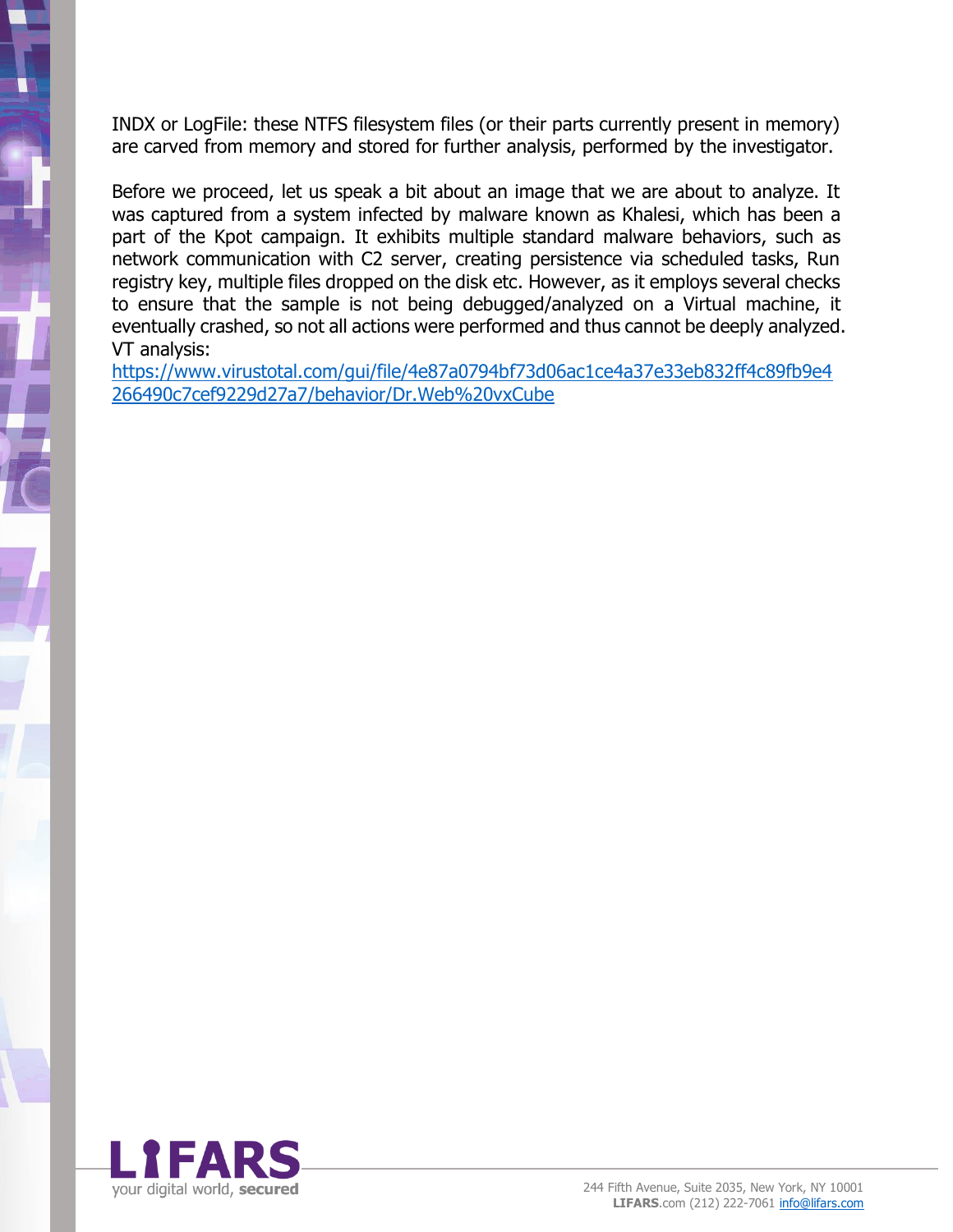Example of running BulkExtractor on memory image:

\$ bulk\_extractor -o whitepaper/pony/bulk /mnt/hgfs/AnalystVMShare/memdumppony-2.mem bulk extractor version: 1.6.0-dev-rec02 Hostname: siftworkstation Input file: /mnt/hgfs/AnalystVMShare/memdump-pony-2.mem Output directory: whitepaper/pony/bulk Disk Size: 9126805504 Threads: 2 Attempt to open /mnt/hgfs/AnalystVMShare/memdump-pony-2.mem 9:13:04 Offset 67MB (0.74%) Done in 0:13:25 at 09:26:29 9:13:06 Offset 150MB (1.65%) Done in 0:07:37 at 09:20:43 9:13:07 Offset 234MB (2.57%) Done in 0:05:37 at 09:18:44 9:13:08 Offset 318MB (3.49%) Done in 0:04:33 at 09:17:41 9:13:09 Offset 402MB (4.41%) Done in 0:03:51 at 09:17:00 9:13:10 Offset 486MB (5.33%) Done in 0:03:22 at 09:16:32 ... 9:18:49 Offset 8875MB (97.24%) Done in 0:00:09 at 09:18:58 9:18:51 Offset 8959MB (98.16%) Done in 0:00:06 at 09:18:57 9:18:57 Offset 9042MB (99.08%) Done in 0:00:03 at 09:19:00 All data are read; waiting for threads to finish... Time elapsed waiting for 2 threads to finish: (timeout in 60 min.) All Threads Finished! Producer time spent waiting: 274.653 sec. Average consumer time spent waiting: 8.30007 sec. \*\*\*\*\*\*\*\*\*\*\*\*\*\*\*\*\*\*\*\*\*\*\*\*\*\*\*\*\*\*\*\*\*\*\*\*\*\*\*\*\*\*\* \*\* bulk\_extractor is probably CPU bound. \*\* \*\* Run on a computer with more cores \*\* to get better performance. \*\*\*\*\*\*\*\*\*\*\*\*\*\*\*\*\*\*\*\*\*\*\*\*\*\*\*\*\*\*\*\*\*\*\*\*\*\*\*\*\*\*\* MD5 of Disk Image: fca945d20e5a1222672c98879959cd45 Phase 2. Shutting down scanners Phase 3. Creating Histograms Elapsed time: 365.561 sec. Total MB processed: 9126 Overall performance: 24.9666 MBytes/sec (12.4833 MBytes/sec/thread) Total email features found: 1099 analyst@sift:~\$ BEViewer & [1] 20920 analyst@sift:~\$ Bulk Extractor Viewer Version 1.6.0-dev-rec02 ReportSelectionManager.setReportSelection image file: /mnt/hgfs/AnalystVMShare/memdump-pony-2.mem, features file: null, selection type: None

After the memory image has been processed, run BEViewer and point it to the report.xml file included in output directory. We are now able to go through the extracted artifacts, perform searches etc. In the picture below, domain\_histogram is reviewed. The results

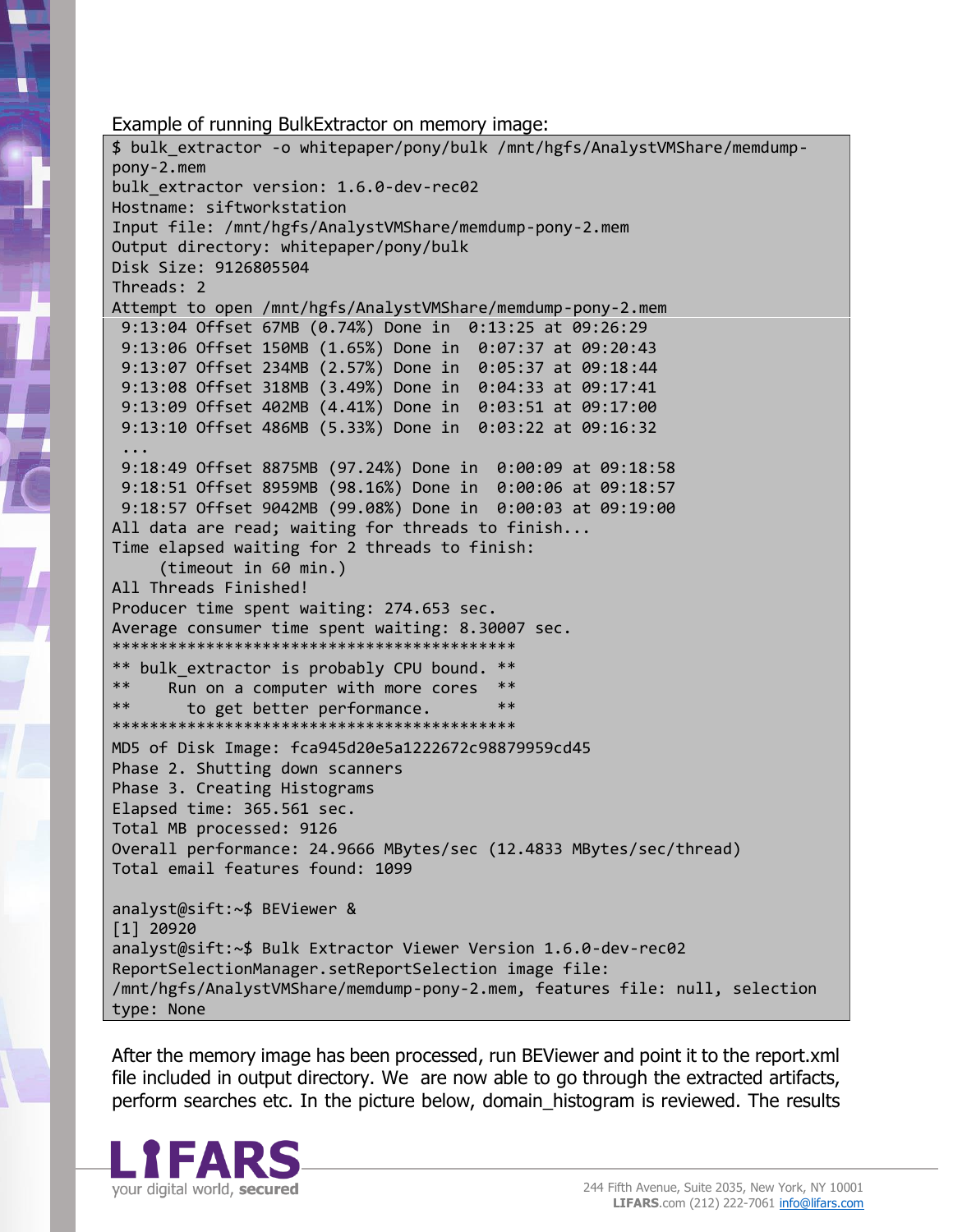depict the domain described in public reports has been found in the memory image. However, this cannot be taken as evidence that the domain has indeed been visited. If the domain were present in a file loaded into memory, it could have been carved out by BulkExtractor without visiting it. Nevertheless, if the domain were to be malicious at the time of taking the memory image, it is probable that the system has been compromised.

| <b>8</b> $\oplus$ Bulk Extractor Viewer  |                                                                                    |                                            |  |  |  |  |  |  |  |
|------------------------------------------|------------------------------------------------------------------------------------|--------------------------------------------|--|--|--|--|--|--|--|
| File Edit View Bookmarks Tools Help      |                                                                                    |                                            |  |  |  |  |  |  |  |
| Reports<br>$\triangleright$ bulk         | Feature Filter □ Match case                                                        | Image File<br>None<br>Feature File<br>None |  |  |  |  |  |  |  |
| v bulk                                   | see                                                                                | Forensic Path None                         |  |  |  |  |  |  |  |
| aes keys.txt                             | Histogram File domain histogram.txt                                                | Feature<br>None                            |  |  |  |  |  |  |  |
| ccn.txt                                  | seeyouonlineservice.com<br>ww9.seevouonlineservice.com<br>$n = 12$                 | Image                                      |  |  |  |  |  |  |  |
| ccn histogram.txt<br>domain.txt          | desertroseenterprises.com<br>$n=2$                                                 |                                            |  |  |  |  |  |  |  |
| domain histogram.tx                      | $n=2$<br>rep4.upseek.org<br>$n=1$<br>1see.ir                                       |                                            |  |  |  |  |  |  |  |
| email.txt                                | ns.acdsee.com<br>$n=1$                                                             |                                            |  |  |  |  |  |  |  |
| email domain histog                      | seedstar.net<br>$n=1$                                                              |                                            |  |  |  |  |  |  |  |
| email histogram.txt                      | $n=1$<br>seeing.mm.am<br>seek.3721.com<br>$n=1$                                    |                                            |  |  |  |  |  |  |  |
| ether.txt<br>ether histogram.txt         | $n=1$<br>www.naisee.com                                                            |                                            |  |  |  |  |  |  |  |
| exif.txt                                 | $n=1$<br>www.seeknewlive.com                                                       |                                            |  |  |  |  |  |  |  |
| ip.txt                                   |                                                                                    |                                            |  |  |  |  |  |  |  |
| ip histogram.txt                         |                                                                                    |                                            |  |  |  |  |  |  |  |
| ison.txt<br>ntfsindx carved.txt          |                                                                                    |                                            |  |  |  |  |  |  |  |
| ntfslogfile carved.txl                   |                                                                                    |                                            |  |  |  |  |  |  |  |
| ntfsmft carved.txt                       |                                                                                    |                                            |  |  |  |  |  |  |  |
| ntfsusn carved.txt                       |                                                                                    |                                            |  |  |  |  |  |  |  |
| pii.txt                                  | n.                                                                                 |                                            |  |  |  |  |  |  |  |
| rfc822.txt<br>sqlite carved.txt          | Referenced Feature File domain.txt                                                 |                                            |  |  |  |  |  |  |  |
| telephone.txt                            | Referenced Feature<br>seeyouonlineservice.com                                      |                                            |  |  |  |  |  |  |  |
| telephone histogram                      | 38532074<br>seevouonlineservice.com<br>ww9.seeyouonlineservice.com<br>4754002278   |                                            |  |  |  |  |  |  |  |
| url.txt                                  | 4754002379<br>seeyouonlineservice.com                                              |                                            |  |  |  |  |  |  |  |
| url facebook-addres                      | seevouonlineservice.com<br>4756433680<br>seeyouonlineservice.com<br>4761035897     |                                            |  |  |  |  |  |  |  |
| url facebook-id.txt<br>url histogram.txt | seeyouonlineservice.com<br>4761036170                                              |                                            |  |  |  |  |  |  |  |
| url searches.txt                         | ww9.seeyouonlineservice.com<br>4762923070<br>seevouonlineservice.com<br>4762923171 |                                            |  |  |  |  |  |  |  |
| url services.txt                         | 4764261734<br>ww9.seevouonlineservice.com                                          |                                            |  |  |  |  |  |  |  |
| utmp_carved.txt                          | 4764261835<br>seeyouonlineservice.com                                              |                                            |  |  |  |  |  |  |  |
| windirs.txt                              | 4764341028<br>seeyouonlineservice.com<br>4764341301<br>seeyouonlineservice.com     |                                            |  |  |  |  |  |  |  |
| winlnk.txt<br>winpe.txt                  | 4836815446<br>seeyouonlineservice.com                                              |                                            |  |  |  |  |  |  |  |
|                                          | 4842955342<br>seeyouonlineservice.com<br>4869711886<br>seeyouonlineservice.com     |                                            |  |  |  |  |  |  |  |
|                                          | ww9.seeyouonlineservice.com<br>6977782372                                          |                                            |  |  |  |  |  |  |  |
|                                          | ww9.seeyouonlineservice.com<br>6978133904<br>seeyouonlineservice.com<br>7090434318 |                                            |  |  |  |  |  |  |  |
|                                          | 7106054808<br>ww9.seeyouonlineservice.com                                          |                                            |  |  |  |  |  |  |  |
|                                          | 7147286798<br>seevouonlineservice.com<br><u>a a nomen an Ito a a nomin a</u>       | .                                          |  |  |  |  |  |  |  |
| $\mathbf{1}$<br>L.<br><b>LLLL</b>        | <b>RAMESAT</b><br>ìь.                                                              | $\bullet$ Text $\bigcirc$ Hex              |  |  |  |  |  |  |  |

Figure 3: BEViewer GUI

Besides data shown in the GUI, BulkExtractor provides additional output. As mentioned previously, the tool carves network packets from the memory and these can be subsequently analyzed in WireShark or other packet viewers of the analyst's choice. In this case, we have searched for DNS requests for the above-mentioned domain with no luck. This is not at all evidence that the domain has not been contacted, only that the packet may have been overwritten in the memory by the time we managed to acquire it. Only one of the packets from C2 communication was left in the memory, TCP with FIN-ACK flags set – so most likely the last one left from that part of the communication.

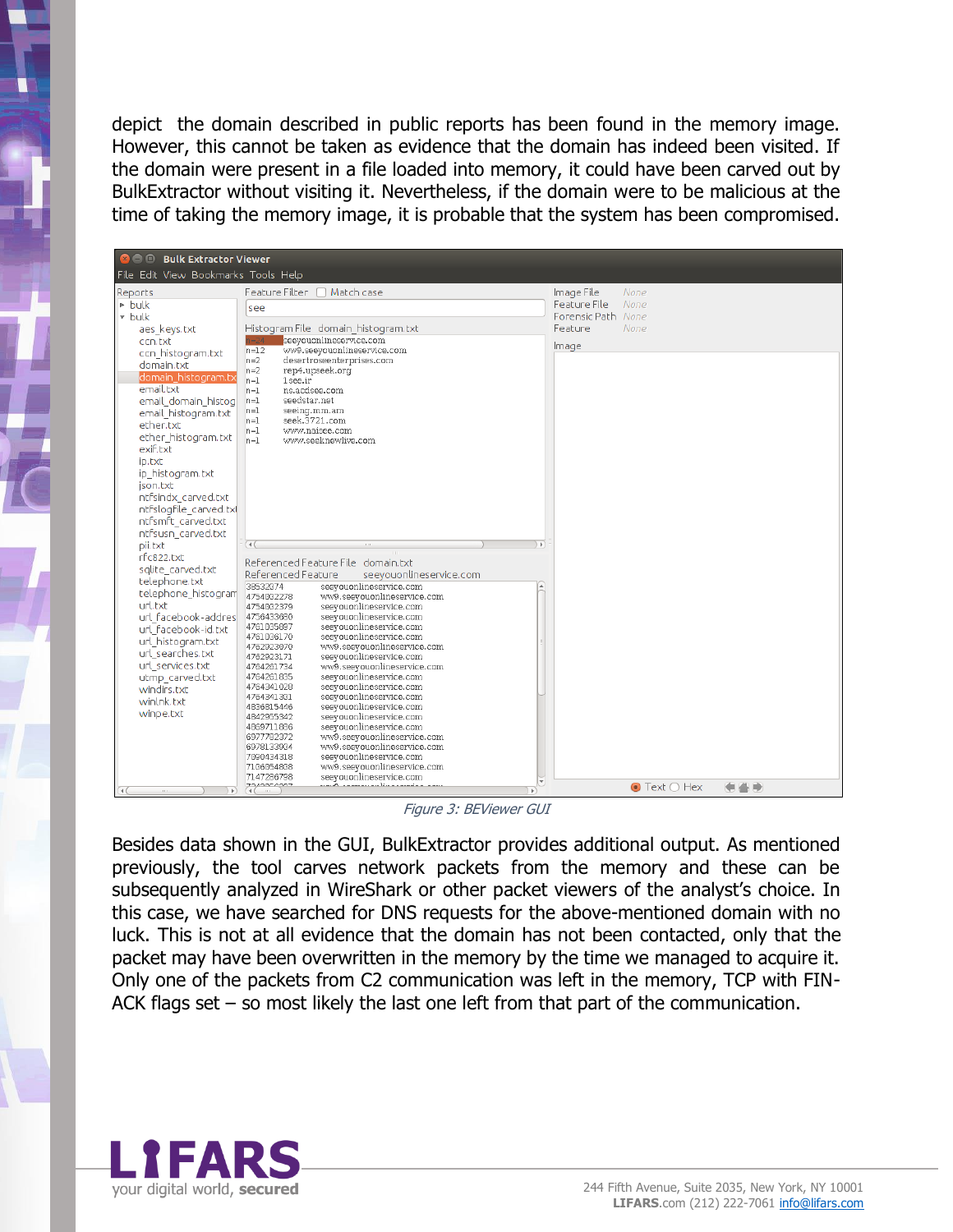| Look in:                     | /home/<br>/whitepaper/pony/bulk<br>$\mathbb{R}^n$  |  |                        |                                                                                                              | ÷.                                                 | ⊞<br>$\qquad \qquad \Box$ |  |  |
|------------------------------|----------------------------------------------------|--|------------------------|--------------------------------------------------------------------------------------------------------------|----------------------------------------------------|---------------------------|--|--|
| Computer                     | Name                                               |  | $v$ Size               | Type                                                                                                         | Date Modified                                      |                           |  |  |
|                              | ntfsusn carved.txt                                 |  |                        | 154 KB txt File                                                                                              | 6/1/20 9:18 AM                                     |                           |  |  |
|                              | packets.pcap                                       |  |                        |                                                                                                              | 456 KB pcap File 6/1/20 9:18 AM                    |                           |  |  |
|                              | pii_teamviewer.txt                                 |  | 0 bytes txt File       | 6/1/20 9:19 AM                                                                                               |                                                    |                           |  |  |
|                              | pii.txt                                            |  | 468tes txt File        |                                                                                                              | 6/1/20 9:18 AM                                     |                           |  |  |
|                              | rar.txt                                            |  |                        | 0 bytes txt File                                                                                             | 6/1/20 9:12 AM                                     |                           |  |  |
|                              | report.xml                                         |  |                        | 100 KB xml File<br>115 KB txt File<br>1 KB txt File<br>632tes txt File<br>51 KB txt File<br>0 bytes txt File | 6/1/20 9:19 AM<br>6/1/20 9:18 AM                   |                           |  |  |
|                              | rfc822.txt                                         |  |                        |                                                                                                              |                                                    |                           |  |  |
|                              | sqlite carved.txt                                  |  |                        |                                                                                                              | 6/1/20 9:18 AM                                     |                           |  |  |
|                              | telephone_histogram.txt                            |  |                        |                                                                                                              | 6/1/20 9:19 AM<br>6/1/20 9:18 AM<br>6/1/20 9:12 AM |                           |  |  |
| 141.                         | telephone.txt<br>unrar carved.txt<br>$\rightarrow$ |  |                        |                                                                                                              |                                                    |                           |  |  |
|                              |                                                    |  |                        |                                                                                                              |                                                    | Open                      |  |  |
| File name:                   | packets.pcap                                       |  |                        |                                                                                                              |                                                    |                           |  |  |
|                              |                                                    |  |                        |                                                                                                              |                                                    |                           |  |  |
| Files of type: All Files (*) |                                                    |  |                        |                                                                                                              | ٥                                                  | Help                      |  |  |
|                              | Automatic                                          |  | $\div$ Format:         |                                                                                                              | Wireshark/tcpdump/ - pcap                          |                           |  |  |
|                              | MAC name resolution                                |  | Size:                  | 467650 bytes                                                                                                 |                                                    |                           |  |  |
|                              | Transport name resolution                          |  | Packets:               |                                                                                                              |                                                    |                           |  |  |
|                              | Network name resolution                            |  |                        |                                                                                                              | First Packet: 1970-01-01 00:00:00                  |                           |  |  |
|                              | External name resolver                             |  | Elapsed Time: 00:00:00 |                                                                                                              |                                                    |                           |  |  |
| Read filter:                 | Apply a read filter                                |  |                        |                                                                                                              |                                                    |                           |  |  |

Figure 4: Opening PCAP file with extracted packets.

| <b>O</b> © packets.pcap                                      |                                                                                                                                                                      |                                                                                                                                             |                                                                                                                                                  |                                                                                                                                                     |                       |
|--------------------------------------------------------------|----------------------------------------------------------------------------------------------------------------------------------------------------------------------|---------------------------------------------------------------------------------------------------------------------------------------------|--------------------------------------------------------------------------------------------------------------------------------------------------|-----------------------------------------------------------------------------------------------------------------------------------------------------|-----------------------|
| $\circ$ $\circ$                                              |                                                                                                                                                                      | BBXCQく〉ใ⊩⊣∏∥©□◎Ⅲ                                                                                                                            |                                                                                                                                                  |                                                                                                                                                     |                       |
| $\blacksquare$ Apply a display filter  < Ctrl-/>             |                                                                                                                                                                      |                                                                                                                                             |                                                                                                                                                  |                                                                                                                                                     | $\Box$ * Expression + |
| No.<br>Time                                                  | Source                                                                                                                                                               | Destination                                                                                                                                 | Protocol Length Info                                                                                                                             |                                                                                                                                                     |                       |
| 1024 0.000000                                                | 10.0.2.15                                                                                                                                                            | 104.17.119.107                                                                                                                              | <b>TCP</b>                                                                                                                                       | 54 [TCP ACKed unseen segment] $1325 - 443$ [ACK] Seq=1 Ack=320 Win=65535 Len=0                                                                      | THE THEFT             |
| 1025 0.000000<br>1026 0.000000                               | 10.0.2.15<br>10.0.2.15                                                                                                                                               | 104.17.119.107<br>136, 243, 75, 31                                                                                                          | <b>TCP</b><br><b>TCP</b>                                                                                                                         | 54 [TCP ACKed unseen segment] $1325 - 443$ [ACK] Seq=1 Ack=321 Win=65535 Len=0<br>54 1323 → 443 [ACK] Seq=4294966033 Ack=4294965453 Win=65535 Len=0 |                       |
| 1027 0.000000                                                | 10.0.2.15                                                                                                                                                            | 217.23.254.125                                                                                                                              | <b>DNS</b>                                                                                                                                       | 81 Standard query 0xacfd A js-agent.newrelic.com                                                                                                    |                       |
| 1028 0.000000                                                | 10.0.2.15                                                                                                                                                            | 184.51.9.85                                                                                                                                 | <b>TCP</b>                                                                                                                                       | 54 1107 → 443 [ACK] Seq=1 Ack=1 Win=65535 Len=0                                                                                                     |                       |
| 1029 0.000000                                                | 10.0.2.15                                                                                                                                                            | 8.241.44.126                                                                                                                                | <b>TCP</b>                                                                                                                                       | 54 1071 - 80 [FIN, ACK] Seq=1 Ack=1 Win=63564 Len=0                                                                                                 |                       |
| 1030 0.000000<br>1031 0.000000                               | 10.0.2.15<br>10.0.2.15                                                                                                                                               | 8.241.44.126<br>185, 33, 220, 241                                                                                                           | <b>TCP</b><br>TCP                                                                                                                                | $54 1071 - 80$ [ACK] Seq=2 Ack=2 Win=63564 Len=0<br>54 [TCP ACKed unseen segment] $1187 - 443$ [ACK] Seq=1 Ack=1021 Win=65535 Len=0                 |                       |
| 1032 0.000000                                                | 10.0.2.15                                                                                                                                                            | 185.33.220.241                                                                                                                              | <b>TCP</b>                                                                                                                                       | 54 [TCP ACKed unseen segment] 1187 - 443 [ACK] Seg=1 Ack=1022 Win=65535 Len=0                                                                       |                       |
| 1033 0.000000                                                | 10.0.2.15                                                                                                                                                            | 63.215.202.140                                                                                                                              | <b>TCP</b>                                                                                                                                       | 54 1366 → 443 [ACK] Seq=1 Ack=0 Win=65535 Len=0                                                                                                     |                       |
| 1034 0.000000<br>1035 0.000000                               | 10.0.2.15<br>10.0.2.15                                                                                                                                               | 147.75.33.229<br>217.23.254.125                                                                                                             | <b>TCP</b><br><b>DNS</b>                                                                                                                         | 54 1148 - 443 [ACK] Seq=1 Ack=1 Win=65535 Len=0<br>71 Unknown operation (15) 0x0080 Unused[Malformed Packet]                                        |                       |
| 1036 0.000000                                                | 10.0.2.15                                                                                                                                                            | 185.33.220.241                                                                                                                              | <b>TCP</b>                                                                                                                                       | 54 [TCP ACKed unseen segment] $1187 - 443$ [ACK] Seg=1 Ack=1021 Win=65535 Len=0                                                                     | $\equiv$              |
| 1037 0.000000                                                | 10.0.2.15                                                                                                                                                            | 63.215.202.140                                                                                                                              | <b>TCP</b>                                                                                                                                       | 54 1366 → 443 [ACK] Seq=1 Ack=1 Win=65535 Len=0                                                                                                     |                       |
| 1038 0.000000                                                | 10.0.2.15                                                                                                                                                            | 199.232.18.110                                                                                                                              | <b>TCP</b>                                                                                                                                       | 66 TCP 0ut-0f-0rder] 1392 → 443 [SYN] Seq=0 Win=65535 Len=0 MSS=1460 WS=256 SACK_PERM=1                                                             | Ì                     |
| 1039 0.000000                                                | 10.0.2.15                                                                                                                                                            | 93.184.220.29                                                                                                                               | <b>TCP</b>                                                                                                                                       | $54 1066 \rightarrow 80$ [ACK] Seq=1 Ack=1 Win=63864 Len=0                                                                                          |                       |
| ▶ Domain Name System (query)<br>▶ [Malformed Packet: DNS]    | User Datagram Protocol, Src Port: 63408, Dst Port: 53                                                                                                                | Frame 1035: 71 bytes on wire (568 bits), 71 bytes captured (568 bits)<br>▶ Internet Protocol Version 4, Src: 10.0.2.15, Dst: 217.23.254.125 |                                                                                                                                                  | Ethernet II, Src: PcsCompu_ef:1a:8e (08:00:27:ef:1a:8e), Dst: RealtekU_12:35:02 (52:54:00:12:35:02)                                                 |                       |
|                                                              |                                                                                                                                                                      |                                                                                                                                             |                                                                                                                                                  |                                                                                                                                                     |                       |
| 0000<br>52 54 00 12 35 02 08 00<br>0040 65 45 44 40 62 1a 00 | 0010 00 39 5b 67 00 00 80 11 fb a8 0a 00 02 0f d9 17<br>0020 fe 7d f7 b0 00 35 00 25 6f f7 00 80 7e 00 00 00<br>0030 00 00 00 70 bd 1c 00 00 00 00 31 00 2a 02 41 6c | 27 ef 1a 8e 08 00 45 00<br>eED@b                                                                                                            | RT. .5. E.<br>.9 <sub>[q]<br/><math>\ldots</math> 5.% o. ~<br/><math></math> <math>D</math> <math></math> <math>1.*</math> <math>AI</math></sub> |                                                                                                                                                     |                       |
| ● Z packets                                                  |                                                                                                                                                                      |                                                                                                                                             |                                                                                                                                                  | Packets: 1039 - Displayed: 1039 (100.0%) - Load time: 0:0.8                                                                                         | Profile: Default      |

Figure 5: Wireshark